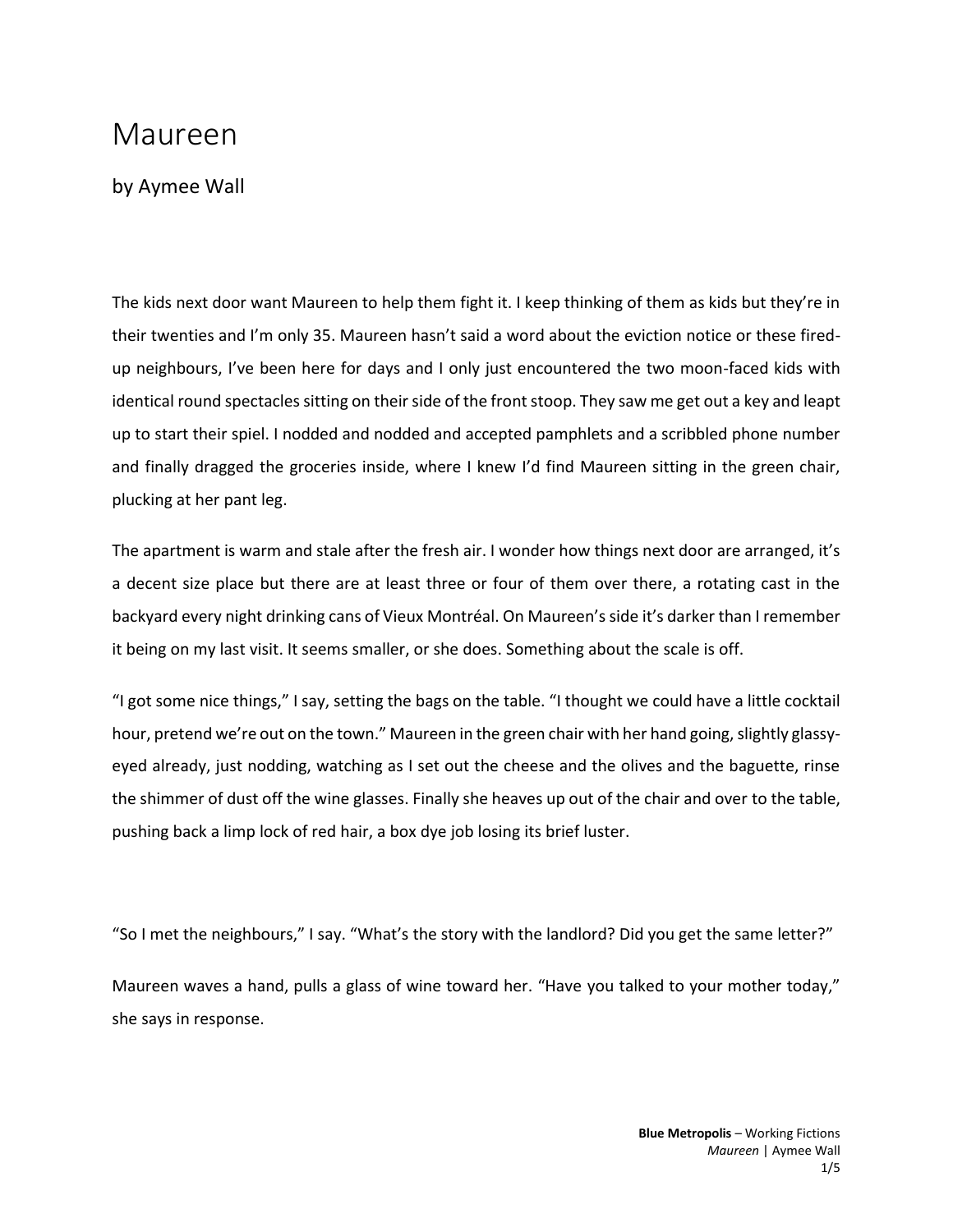A new thing is Maureen asking after Mom. A new thing is Maureen getting nostalgic, a quaver that creeps into her voice around drink three or four. Another new thing is how early in the day drink three or four arrives. My mother is Maureen's sturdy little sister. She does not hesitate and she does not look back and she manages a dental office and runs the Tely 10 every year. She rarely visits herself, but she started sending me up for a week or two every couple of years once I was twelve or so.

I used to do a tight five about Maureen, had it ready to trot out at parties or dinners as a kind of origin story when I first left home myself. The cosmopolitan aunt, the black sheep who'd fled a life of salt beef and cabbage and bingo on the weekends to go live in the world. She was straight out of central casting, I'd say, and tell about Maureen flying home to Newfoundland for the first time after she'd moved up to Montreal, swanning back into town in a fur coat. "Now b'ys," they'd said. "If it isn't herself," they'd said.

When I'd visit as a teenager, we'd go to the movies and then for dumplings. We'd poke around the galleries and she'd let me go through her closet and she'd let me wear her perfume. Maureen in her forties then, the first lines around her mouth only making her more glamorous to me. She'd worked at the film board, something with papers and schedules and a phone ringing off the hook, right in the midst of the action—she'd only ever wanted to be part of it, the hustle and the energy. She was like Rosalind Russell in *His Girl Friday* but with the remnants of a Newfoundland accent and no husbands.

Now she stays in. Now she spends most of her days parked in front of her television surrounded by stacks of DVDs. She watches at least two movies a day, seems to survive on toast and tea and Jameson. I came here thinking we'd wear lipstick, go out into the world. But Maureen will not be talked into a gallery or museum, she will not go to the cinema, she is not interested in dining out. So we eat toast and tea and watch her DVDs. Thrillers from the 80s, old screwball comedies, Japanese film noirs. French New Wave and cheesy action movies. Maureen's taste had been eclectic. I keep catching myself using the past tense.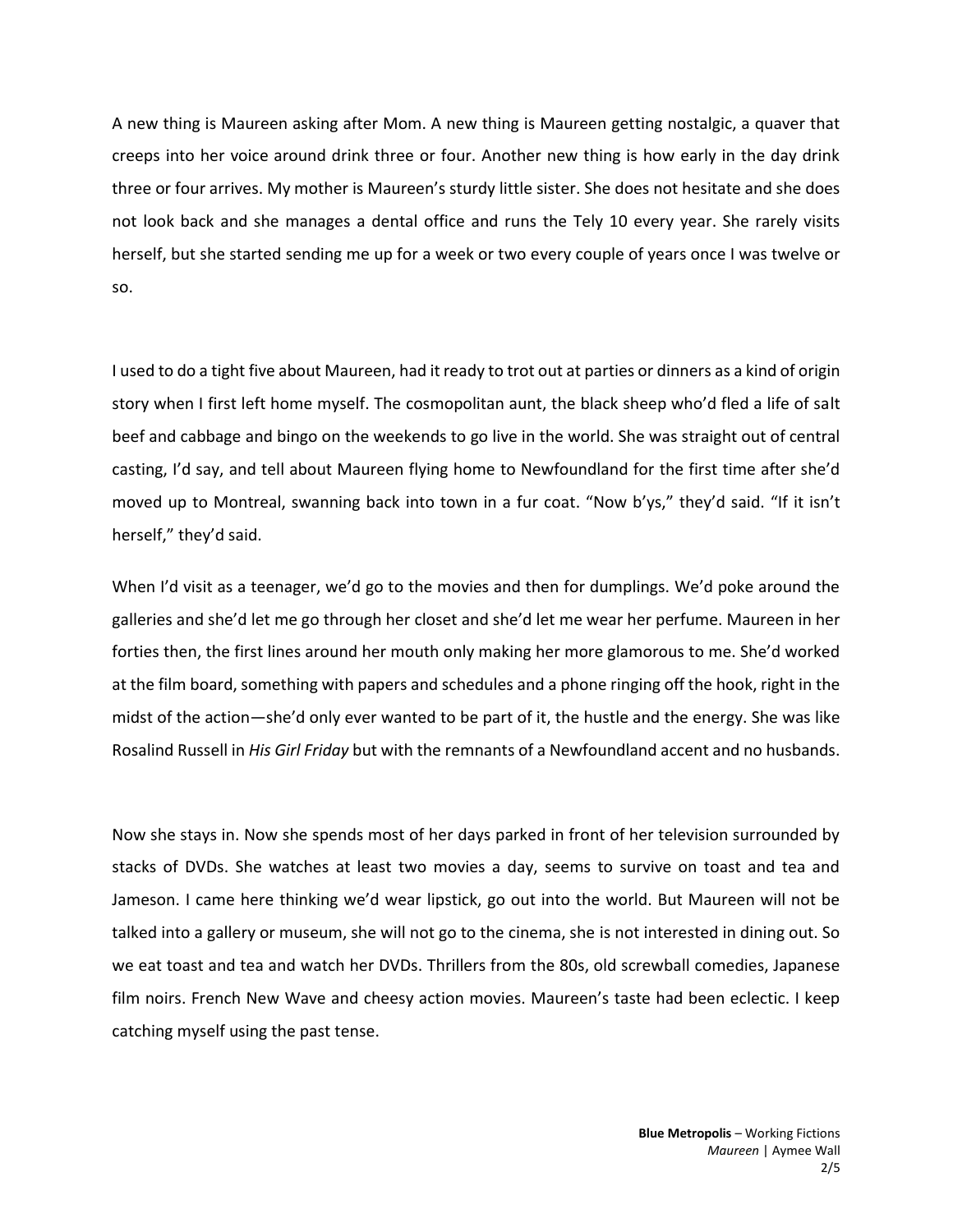"Mom is fine," I say, tearing off the end of the baguette. "You know, they can only evict you under really specific circumstances, I'm sure you guys would have a case if all the tenants get together."

Maureen sighs and wrenches off a fistful of bread herself. "I don't know how much of a fight I have in me, girl," she says.

The neighbourhood has changed radically in the years since I started coming here. There is barely a trace left of what I used to think of as Maureen's world. Now it's all expensive yoga pants and expensive fried chicken. I remember Maureen sweeping me into a bar around the corner, flashing her eyes at me to stay quiet, look as tall as 18. We'd split a big bottle of Labatt 50 in little glasses and play the jukebox. Once she'd slipped me a twenty to play the VLTs—"go have a few waps now, my love"—and I remember feeling like it was some kind of test I'd failed because of how sick I felt watching the twenty dollars disintegrate and feeling no joy. That place is now a wine bar where they talk about skin contact.

I'm the only one complaining about this. Maureen barely seems to have noticed it. The creep of it. She only glances at the pamphlets I hand over, drinks deeply from the squat wine glass, still dusty at the base.

In my well-burnished anecdotes, Maureen is tough as nails and hard to shock. I had always shown up here with confessions, questions saved just for her, and once, at 18, pregnant, eight weeks, and Maureen had yelled down the phone at a receptionist, flourishing long strings of curses until she got the appointment we needed. "No, we can't bloody well wait two weeks, so yes, you'd better find a jesus spot because my niece has got to get on a plane again by the end of the week and where she's going, let's just say the options are limited." She took me out for a steak and told me her own story, the money begged and borrowed, the married man looking at his watch.

She used to say, "Your mother doesn't need to know about this." She used to say, "Well, if nothing else you'll get a good story out of it." She used to say, "You know you can always come to me, whatever you need, if it's money and I don't have it, I'll get it. You just come to me." On the train in this time, I was already thinking how I'd tell her I've been lifting weights at the Y. How every week I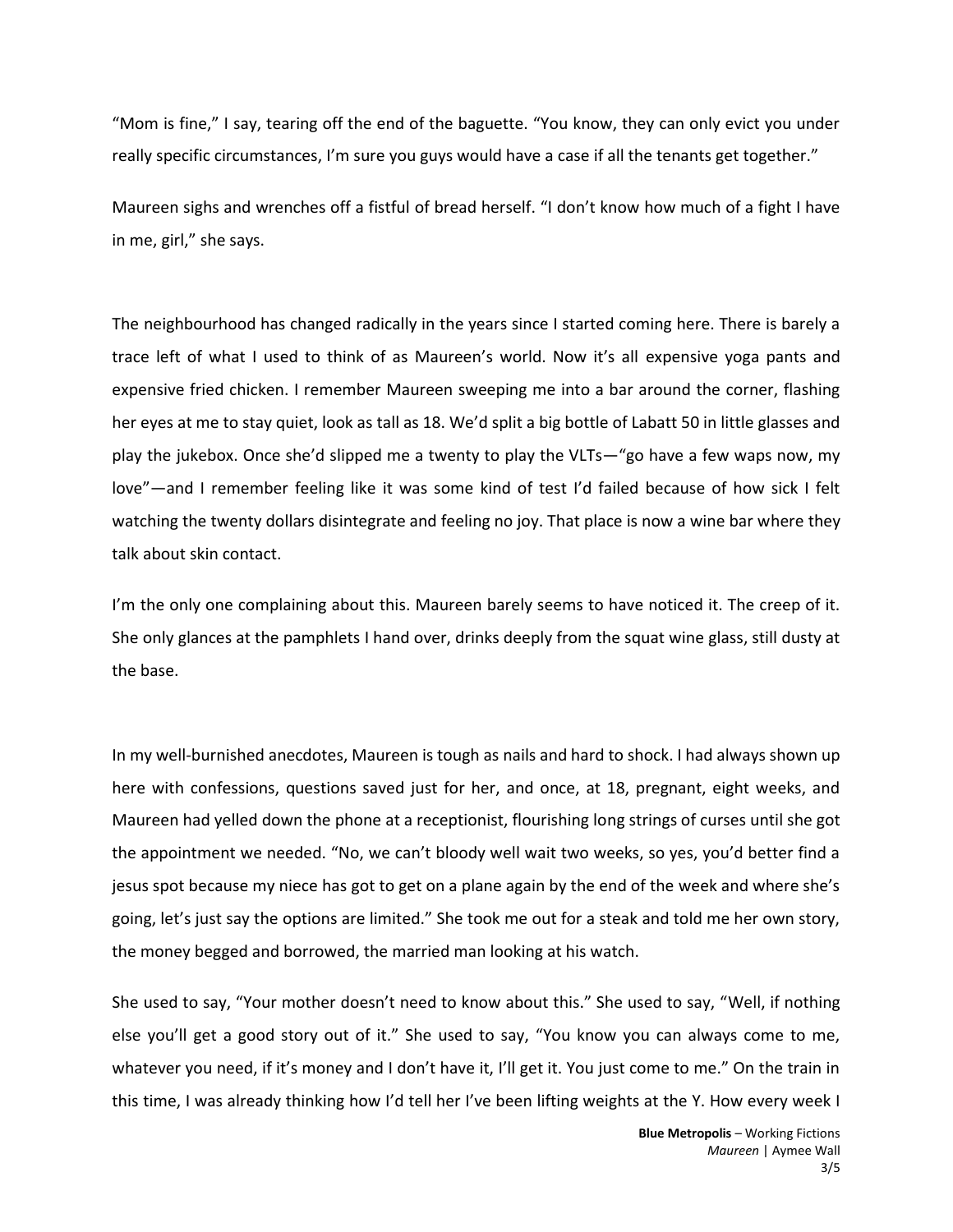can bench press a little heavier and so every week I am that much closer to never again being unable to push the softening form of a middle-aged father of two off my chest. I was going to tell it all wry like that, so Maureen could nod and tell me her own story and let me buff the last raw edges of mine into something I could hold at a distance. But my turn for the confessional keeps not coming up this visit and it never seems the right moment for my questions.

I try to get her going on the apartment situation instead. "You might not even have to do very much," I say. "The kids seem organized. You can probably just sign on with them." What I don't say is, "What are you going to do otherwise? Sit here getting sauced every day until they come in and carry you out body and bones? And then what?"

"Oh, Katharine, I don't know," she finally says. She gets up and goes into the little front room with the TV and sinks into her chair. "Hand me the whasisname," she says. I can't remember anymore if she'd always sounded so much like my mother or if this was some new slippage. I hand her the remote and go clear the kitchen table.

That night Maureen stoops over the stacks of DVDs a long moment and finally pulls out a movie. *Wanda,* with Barbara Loden, the only film she directed herself. Wanda leaves her husband and children and loses her job at a sewing factory in rural Pennsylvania and then just drifts along—getting left at an ice cream stand on the highway by some sweaty man in a suit, getting robbed in a movie theatre, and eventually winding up clinging to a twitchy thief who makes her pick the onions off his burger and snaps at her to do something with her hair. This bizarre passivity on her face the whole time. Maureen has her eyes fixed on the television, her expression unchanged, but soon I am driving my fingernails into my elbows, sitting with my arms crossed watching Barbara Loden absorbing every slap, every insult, Barbara Loden staring out the car window with that lank blonde hair spilling out from a lopsided ponytail on top of her head, until finally something breaks in me and I snatch up Maureen's cigarettes and throw the pack at the television screen and leave the apartment.